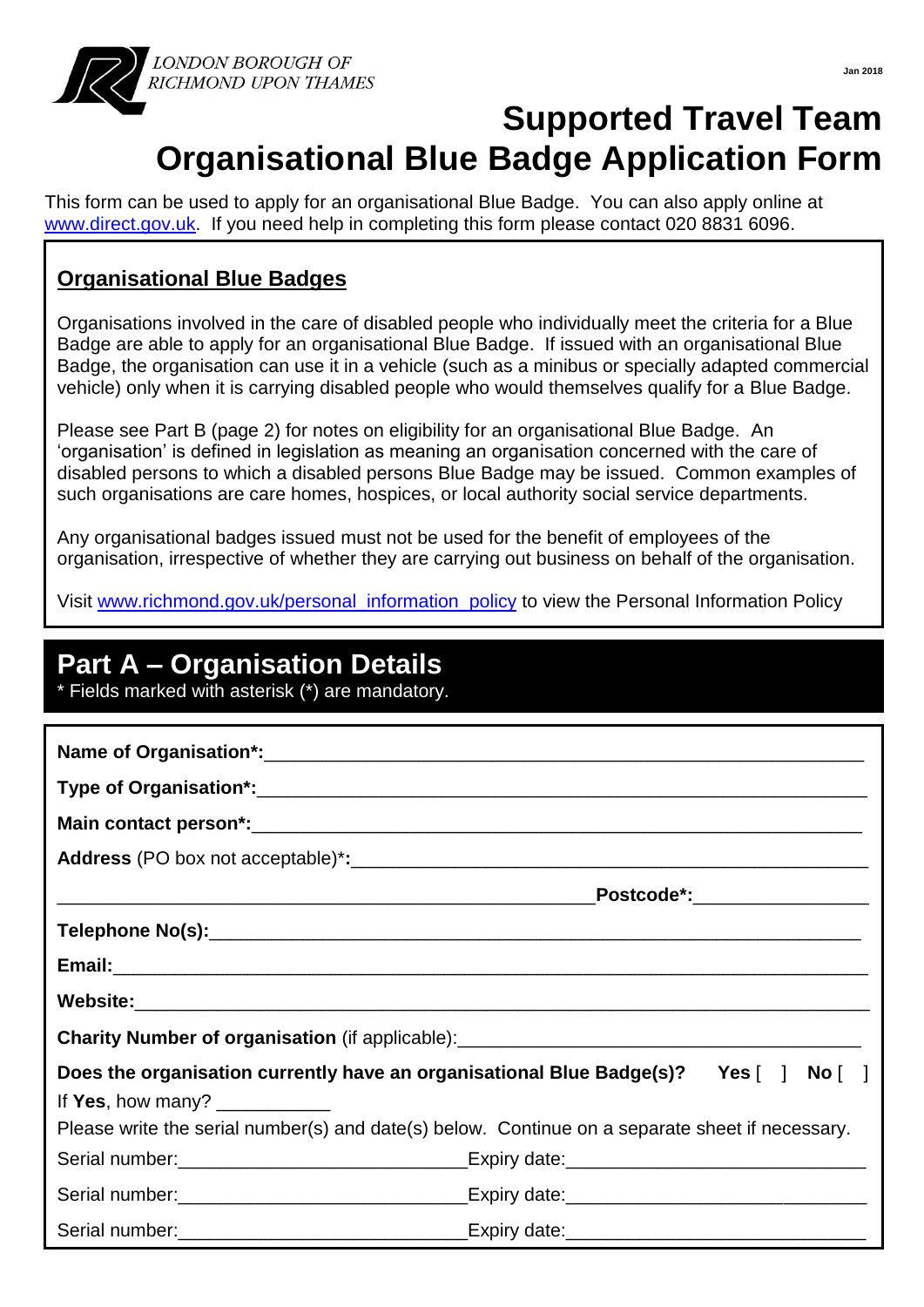Organisational badge(s) can be issued to organisations whose responsibility includes the care and transportation of disabled people who would themselves meet the eligibility criteria for a badge should they apply individually. An eligible disabled person is defined as a person who is over two years old and:

- receives the Higher Rate of the Mobility Component of Disability Living Allowance; or
- is registered blind (severely sight impaired); or
- receives a War Pensioner's Mobility Supplement; or
- receives a lump sum benefit under the Armed Forces and Reserved Forces (Compensation) Scheme within tariff levels 1-8 (inclusive) and has been assessed and certified as having a permanent and substantial disability which causes inability to walk or very considerable difficulty in walking; or
- drives a vehicle regularly, has a severe disability in both arms and is unable to operate, or has considerable difficulty in operating, all or some types of parking meter; or
- has a permanent and substantial disability which causes inability to walk or very considerable difficulty in walking.

In addition, eligibility covers children under three years of age who fall within either or both of the following descriptions:

- a child who, on account of a condition, must always be accompanied by bulky medical equipment which cannot be carried around with the child without great difficulty;
- a child who, on account of a condition, must always be kept near a motor vehicle so that, if necessary, treatment for that condition can be given in the vehicle or the child can be taken quickly in the vehicle to a place where such treatment can be given.

### **Organisational badges will therefore only be issued to an organisation which both:**

- **cares for and transports disabled people who would meet one or more of the eligibility criteria for a individual Blue Badge; and**
- **has a clear need for an organisational badge rather than using the personal Blue Badges of people it is transporting.**

In all circumstances, badges will be supplied to organisations or departments (e.g. Social Services Department) rather than to individual staff members, or specific vehicles.

Employees of the organisation who will be using the badge should be reminded that they must only use the badge to transport disabled people who meet one or more of the eligibility criteria for a badge. These employees should be informed that if they use the badge when there are no passengers in the vehicle who are eligible for a badge they will face a fine of up to £1,000.

Where relatively few clients of the organisation meet the criteria for a Blue Badge, it is preferable to apply for individual badges rather than have one issued to the organisation. This then allows the badge holder to use the badge in any vehicle they are travelling in, be it as driver or passenger.

The following factors will be considered when trying to establish whether an organisational Blue Badge is appropriate for issue:

- The number of service users your organisation caters for.
- The type of disability that your service users have.
- The number of service users who have a permanent disability that affects their walking.
- The details of vehicles used for transporting service users.
- The details of any adaptations made to the vehicles.
- The details of who will have access to the badge and how this is monitored.
- Whether any of your service users hold their own Blue Badge.
- The reasons a badge is needed.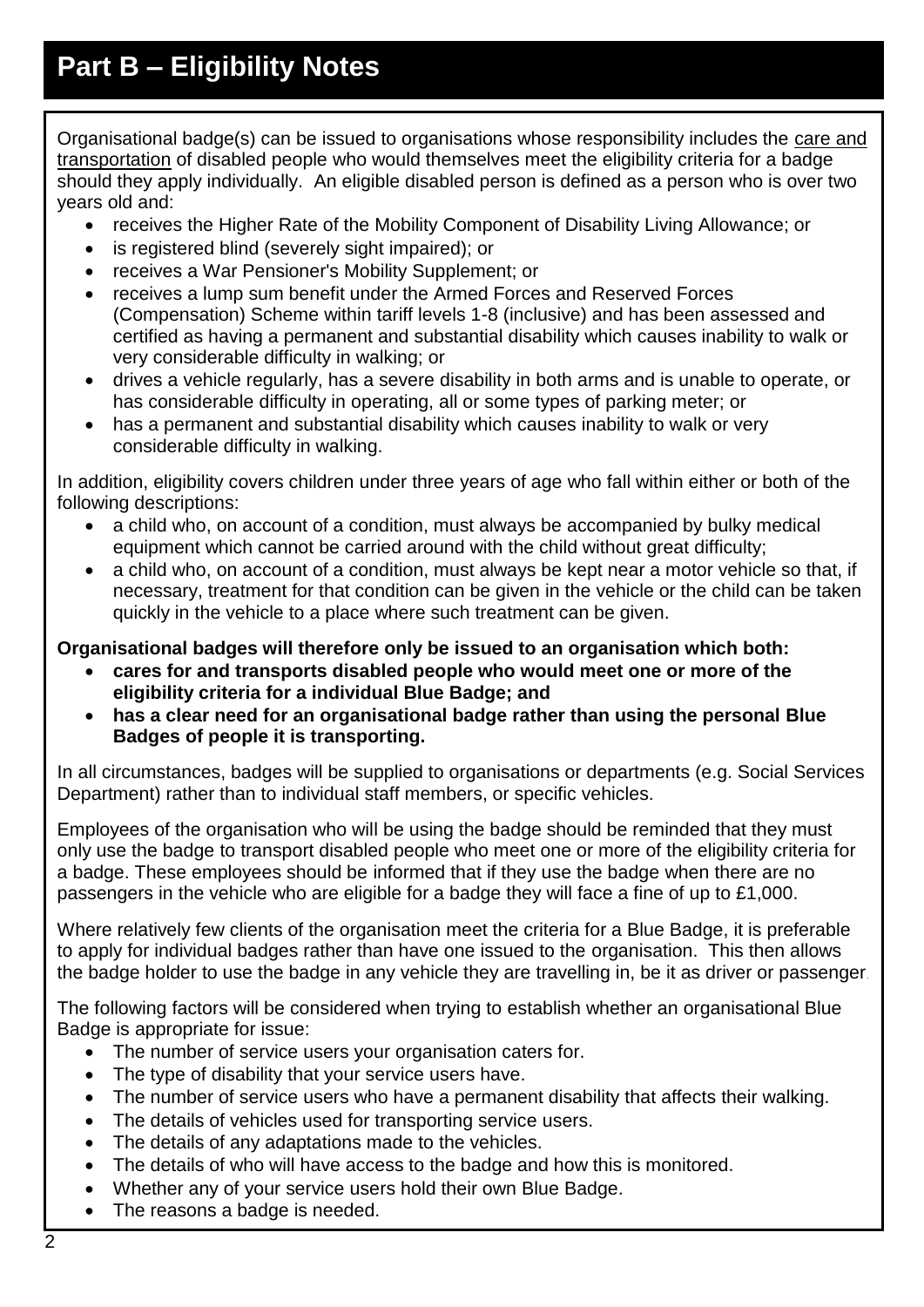# **Part C – Organisation Eligibility**

| C1) Does your organisation care for disabled people who would themselves qualify for an<br>individual Blue Badge? See Part B (page2) for information about who would qualify for a badge.<br>Yes[ ] No[ ]                                                                                                              |  |  |  |  |
|------------------------------------------------------------------------------------------------------------------------------------------------------------------------------------------------------------------------------------------------------------------------------------------------------------------------|--|--|--|--|
| If Yes, please give details of the nature of their disabilities and the care you provide:                                                                                                                                                                                                                              |  |  |  |  |
|                                                                                                                                                                                                                                                                                                                        |  |  |  |  |
|                                                                                                                                                                                                                                                                                                                        |  |  |  |  |
|                                                                                                                                                                                                                                                                                                                        |  |  |  |  |
|                                                                                                                                                                                                                                                                                                                        |  |  |  |  |
| C2) Does your organisation provide transport for disabled people who would themselves<br>qualify for an individual Blue Badge?                                                                                                                                                                                         |  |  |  |  |
| Yes[ ] No[ ]<br>If Yes, please give details of all the vehicle(s) in which you wish to use the badge. State the<br>vehicle type, the maximum number of passengers, vehicle registration number; and how often the<br>vehicle is used to transport qualifying disabled people. Continue on separate sheet if necessary. |  |  |  |  |
| How often vehicle is used<br>Type of vehicle, and in brackets<br>Vehicle Registration Number to transport disabled people<br>the seating capacity                                                                                                                                                                      |  |  |  |  |
|                                                                                                                                                                                                                                                                                                                        |  |  |  |  |
|                                                                                                                                                                                                                                                                                                                        |  |  |  |  |
|                                                                                                                                                                                                                                                                                                                        |  |  |  |  |
|                                                                                                                                                                                                                                                                                                                        |  |  |  |  |
| C3) Are the vehicles used frequently and regularly throughout the year, or less frequently<br>at certain times? For example are they used on a seasonal basis, or for particular events?                                                                                                                               |  |  |  |  |
| C4) Please describe why your organisation is applying for a Blue Badge and the types of<br>trips it will be used for:                                                                                                                                                                                                  |  |  |  |  |
|                                                                                                                                                                                                                                                                                                                        |  |  |  |  |
|                                                                                                                                                                                                                                                                                                                        |  |  |  |  |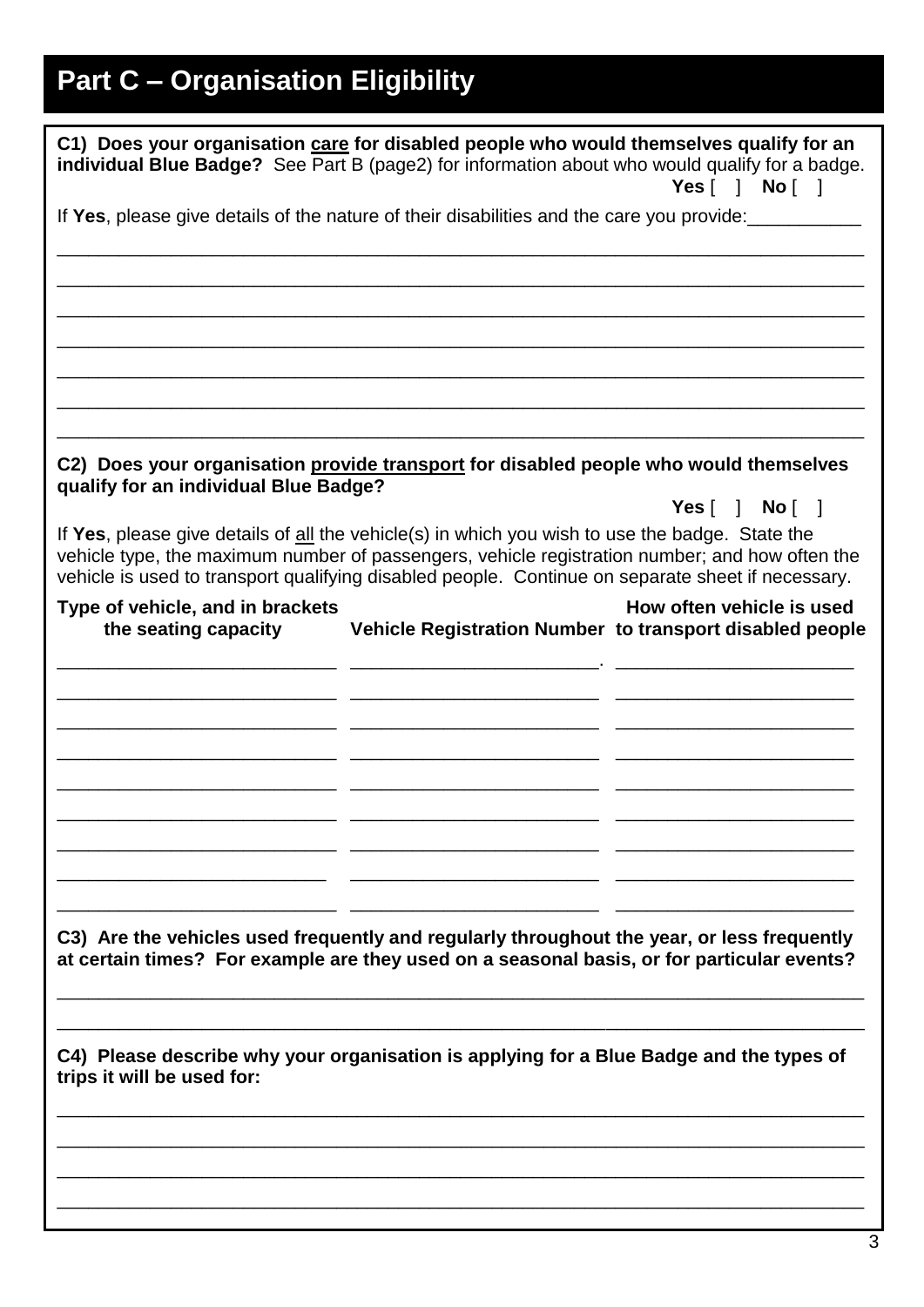| C5) How often do you think your organisation will use the Blue Badge(s) if issued? |                                                                                                                                                                                         |                                                                                                                                                                                   |  |  |
|------------------------------------------------------------------------------------|-----------------------------------------------------------------------------------------------------------------------------------------------------------------------------------------|-----------------------------------------------------------------------------------------------------------------------------------------------------------------------------------|--|--|
|                                                                                    |                                                                                                                                                                                         | C6) How many disabled people are in the care of your organisation?_______________                                                                                                 |  |  |
|                                                                                    |                                                                                                                                                                                         | C7) How many of these people already have an individual Blue Badge?_____________                                                                                                  |  |  |
|                                                                                    | C8) How many of these people do you think would be<br>eligible for an individual Blue Badge if they applied?<br>See Part B (page2) for information about who would qualify for a badge. |                                                                                                                                                                                   |  |  |
|                                                                                    | You can attach a list to your application if easier.                                                                                                                                    | C9) Please provide the names and dates of birth for those people who already have an<br>individual Blue Badge, or who you think may be eligible for a Blue Badge if they applied? |  |  |
| <b>First name</b>                                                                  | <b>Surname</b>                                                                                                                                                                          | Date of Birth                                                                                                                                                                     |  |  |
|                                                                                    |                                                                                                                                                                                         |                                                                                                                                                                                   |  |  |
|                                                                                    |                                                                                                                                                                                         |                                                                                                                                                                                   |  |  |
|                                                                                    |                                                                                                                                                                                         |                                                                                                                                                                                   |  |  |
|                                                                                    |                                                                                                                                                                                         |                                                                                                                                                                                   |  |  |
|                                                                                    |                                                                                                                                                                                         |                                                                                                                                                                                   |  |  |
|                                                                                    |                                                                                                                                                                                         |                                                                                                                                                                                   |  |  |
|                                                                                    |                                                                                                                                                                                         |                                                                                                                                                                                   |  |  |
|                                                                                    |                                                                                                                                                                                         |                                                                                                                                                                                   |  |  |
|                                                                                    |                                                                                                                                                                                         |                                                                                                                                                                                   |  |  |
|                                                                                    |                                                                                                                                                                                         |                                                                                                                                                                                   |  |  |
|                                                                                    |                                                                                                                                                                                         |                                                                                                                                                                                   |  |  |
|                                                                                    |                                                                                                                                                                                         |                                                                                                                                                                                   |  |  |
|                                                                                    |                                                                                                                                                                                         |                                                                                                                                                                                   |  |  |
|                                                                                    |                                                                                                                                                                                         |                                                                                                                                                                                   |  |  |
|                                                                                    |                                                                                                                                                                                         |                                                                                                                                                                                   |  |  |

Continue on separate sheet if necessary.

The above information will be used to check our existing records as to whether the people cared for by your organisation would themselves qualify for an individual Blue Badge. This will help us verify whether your organisation is eligible for an organisational Blue Badge. If we do not have sufficient information on file, we will contact you to ask for the necessary proofs of eligibility to be sent to us. The onus is on the organisation to provide the relevant evidence to verify eligibility.

#### **C10) Please detail who will have access to any badge(s) granted to your organisation and how access to badges will be monitored?**

\_\_\_\_\_\_\_\_\_\_\_\_\_\_\_\_\_\_\_\_\_\_\_\_\_\_\_\_\_\_\_\_\_\_\_\_\_\_\_\_\_\_\_\_\_\_\_\_\_\_\_\_\_\_\_\_\_\_\_\_\_\_\_\_\_\_\_\_\_\_\_\_\_\_\_\_\_\_ \_\_\_\_\_\_\_\_\_\_\_\_\_\_\_\_\_\_\_\_\_\_\_\_\_\_\_\_\_\_\_\_\_\_\_\_\_\_\_\_\_\_\_\_\_\_\_\_\_\_\_\_\_\_\_\_\_\_\_\_\_\_\_\_\_\_\_\_\_\_\_\_\_\_\_\_\_\_ \_\_\_\_\_\_\_\_\_\_\_\_\_\_\_\_\_\_\_\_\_\_\_\_\_\_\_\_\_\_\_\_\_\_\_\_\_\_\_\_\_\_\_\_\_\_\_\_\_\_\_\_\_\_\_\_\_\_\_\_\_\_\_\_\_\_\_\_\_\_\_\_\_\_\_\_\_\_ \_\_\_\_\_\_\_\_\_\_\_\_\_\_\_\_\_\_\_\_\_\_\_\_\_\_\_\_\_\_\_\_\_\_\_\_\_\_\_\_\_\_\_\_\_\_\_\_\_\_\_\_\_\_\_\_\_\_\_\_\_\_\_\_\_\_\_\_\_\_\_\_\_\_\_\_\_\_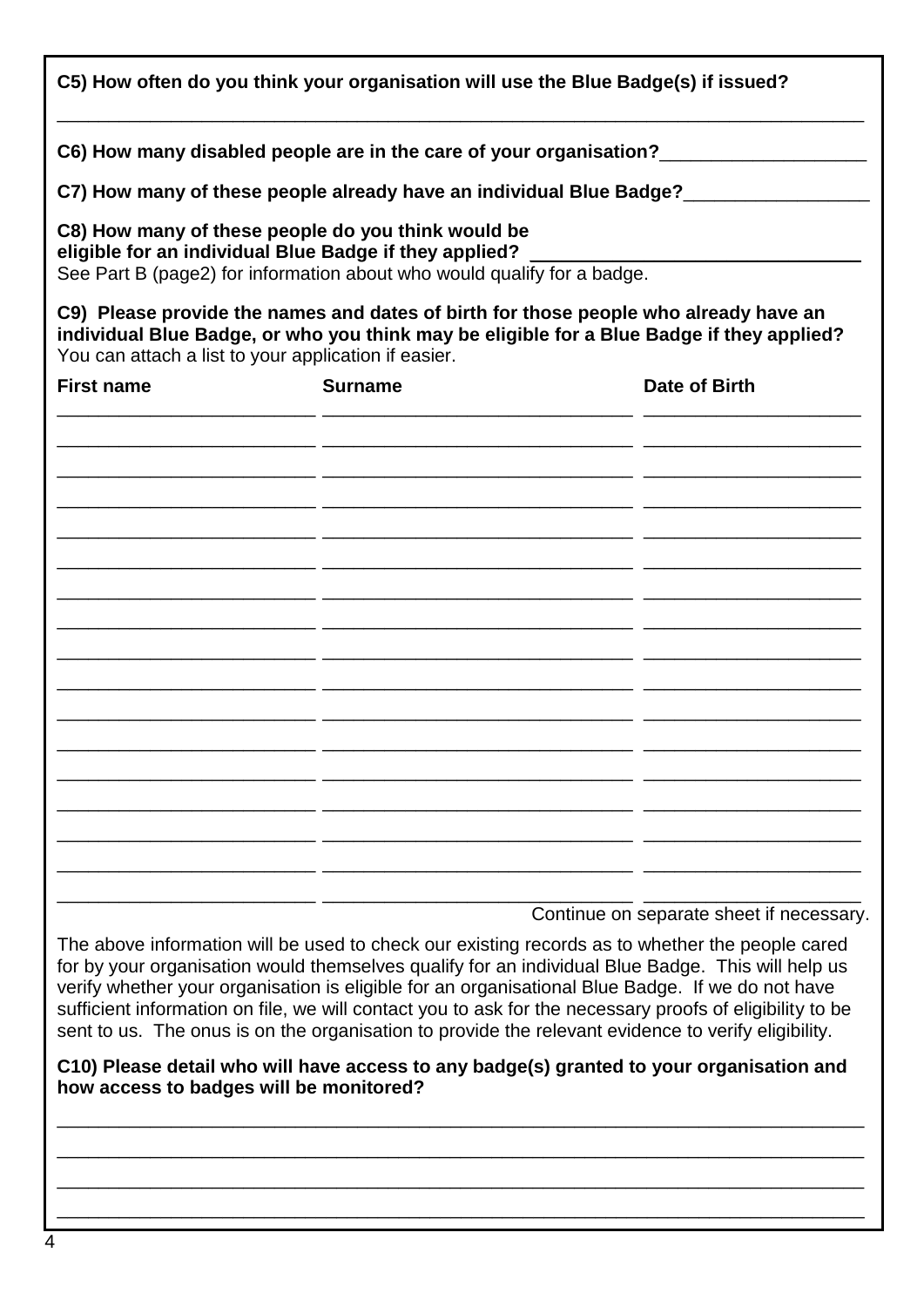### **Part D – Declaration and Signatures**

- Please read the following declarations thoroughly.
- Please tick all relevant boxes to indicate that you have read and understood each declaration.
- Not ticking one of these declarations may mean we are unable to issue you with a badge
- Providing fraudulent information may result in prosecution and a fine.

**Data Protection Statement** - All documents relating to this application will be dealt with in line with the Data Protection Act 1998 and may be shared within the local authority, with other local authorities, government bodies, the police and parking enforcement officers to detect and prevent fraud. Any medical information that you have supplied to support this application is deemed, under the Data Protection Act, to be "sensitive personal data" and will only be disclosed to third parties as necessary for the operation and administration of the transport concession(s), and to other Government Departments, to validate proof of entitlement or as otherwise required by law.

- I confirm that the details I have provided are complete and accurate. I realise that you may take action against me if I have provided false information in this application form. [1]
- I understand that I must promptly inform the local authority of any changes that may affect the organisations entitlement to the Blue Badge.
- I confirm that I am authorised to represent the organisation and that the organisation is concerned with the care of disabled people who would meet the criteria for Blue Badge. [ ]
- I agree that I will return the Blue Badge should the organisation no longer be concerned with the care of eligible disabled people, or if the organization is no longer in business. [1]
- I understand that if the application is successful, a badge must only be used when transporting one or more disabled people who in themselves are eligible for a Blue Badge [ ]
- I agree that the organisation will use the badge in line with the rules of the scheme.
- I consent to the local authority checking any information already held by Social Service departments on the basis that:
	- It can help determine the organisations eligibility for a Blue Badge;
	- It may speed up the processing of the application;
	- It may enable a decision to be made without the need for further evidence or mobility assessments **and the set of the set of the set of the set of the set of the set of the set of the set o**

The signatory for this application should be a Board Member or Trustee of the organisation.

Signature: **Example 20 and 20 and 20 and 20 and 20 and 20 and 20 and 20 and 20 and 20 and 20 and 20 and 20 and 20 and 20 and 20 and 20 and 20 and 20 and 20 and 20 and 20 and 20 and 20 and 20 and 20 and 20 and 20 and 20 and** 

**Full Name:** The state of the state of the state of the state of the state of the state of the state of the state of the state of the state of the state of the state of the state of the state of the state of the state of t

**Job Title**:\_\_\_\_\_\_\_\_\_\_\_\_\_\_\_\_\_\_\_\_\_\_\_\_\_\_\_\_\_\_\_\_\_\_\_\_\_\_\_\_\_\_\_\_\_\_\_\_\_\_\_\_\_\_\_\_\_\_\_\_\_\_\_\_\_\_\_\_\_\_ **Organisation Official Stamp**: (if available)